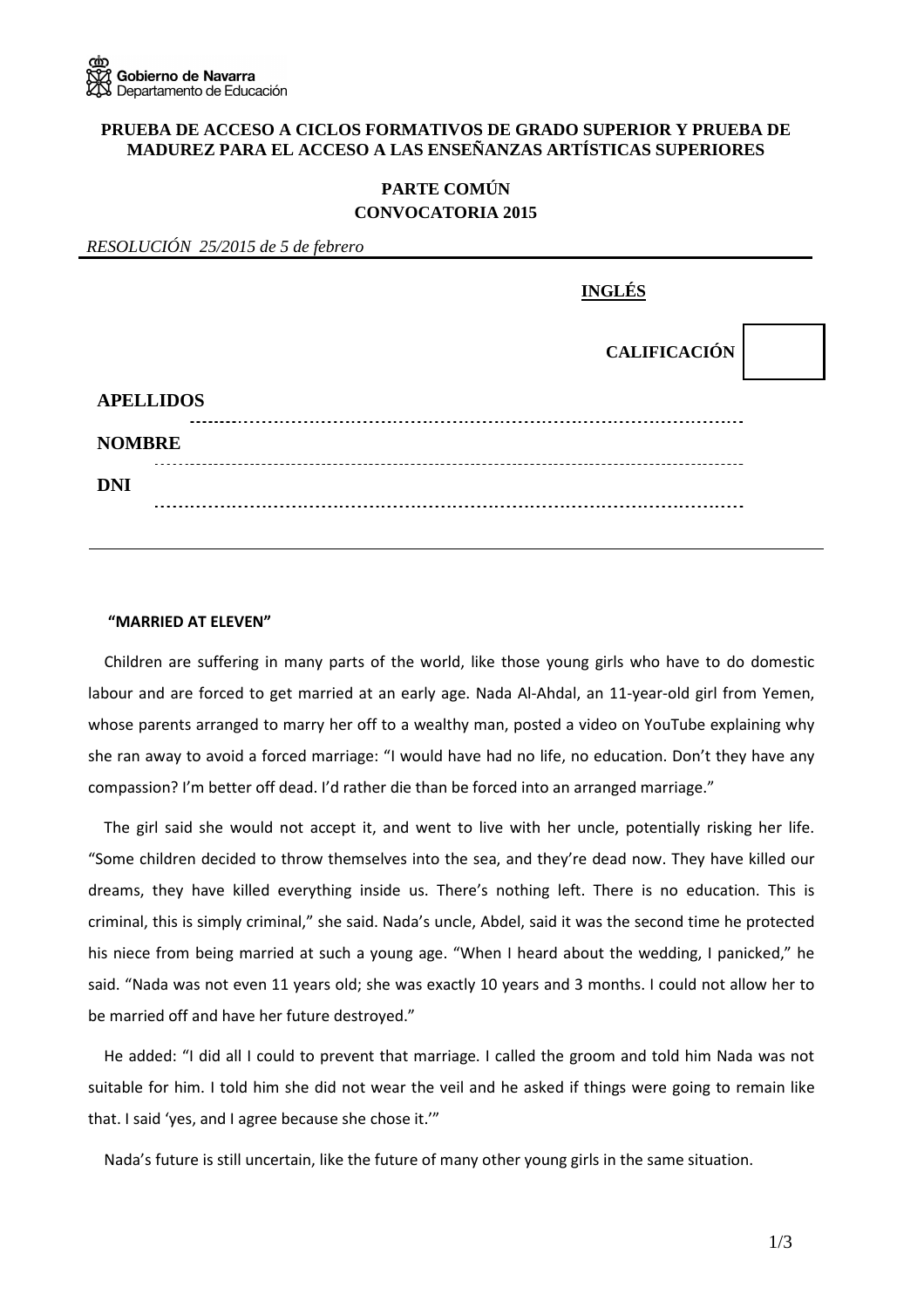### **PRUEBA DE ACCESO A CICLOS FORMATIVOS DE GRADO SUPERIOR Y PRUEBA DE MADUREZ PARA EL ACCESO A LAS ENSEÑANZAS ARTÍSTICAS SUPERIORES**

# **PARTE COMÚN CONVOCATORIA 2015**

*RESOLUCIÓN 25/2015 de 5 de febrero* 

# **INGLÉS**

**1. Answer questions according to the information given in the text. Use your own words** (1.5

points).

- a. Why did Nada turn to YouTube?
- b. What was Nada's first reaction to her parents' marriage arrangements?
- c. What did Nada's uncle do to avoid the marriage?

**2. Are these statements TRUE OR FALSE? Justify your answers with the precise words or phrases from the text, or use your own words** (1 point).

- a. She is the first child to react radically to their parents' decision in Yemen.
- b. Nada's parents had tried to marry her before.
- **3. Find a synonym in the text for the following words** (1.5 points):
	- a . **escaped** (**paragraph** 1)
	- b. **agree to** (paragraph 2)
	- c. **stay** (paragraph 3)